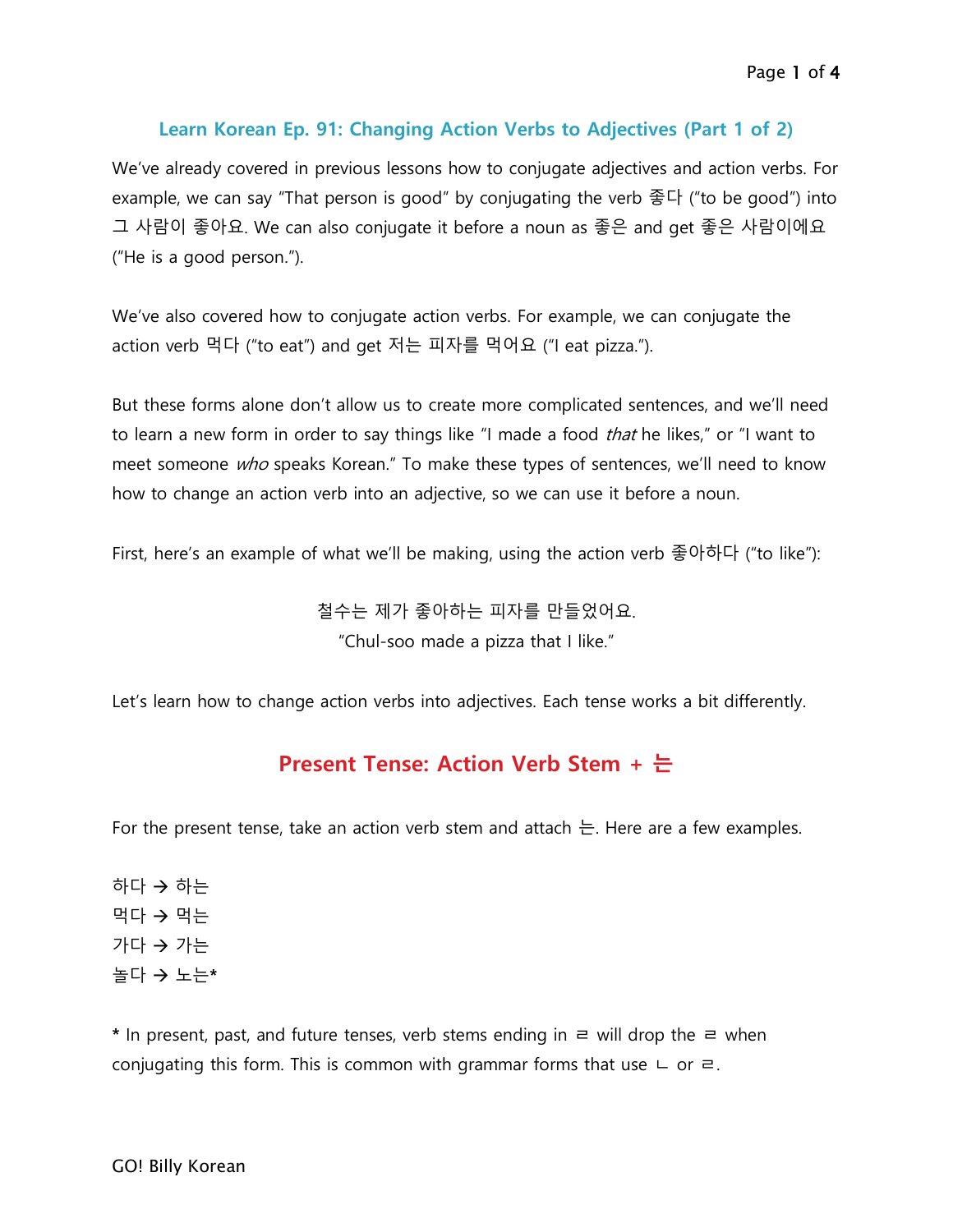피자를 먹는 고양이를 봤어요.

"I saw a cat that eats pizza."

한국어를 잘하는 사람을 만나 보고 싶어요. "I want to meet someone who speaks Korean well."

여기서 제가 아는 사람이 없어요. "There is nobody who I know here."

Although the word "nobody" doesn't appear in the Korean sentence, a more literal translation would be "There is no *person* who I know."

그 사람이 좋아하는 음식을 만들었어요. "I made food that he likes."

## **Past Tense: Action Verb Stem + 은/ㄴ**

For the past tense, take an action verb stem and attach  $\triangle$  if it ends in a *consonant*, or  $\sqcup$  if it ends in a *vowel*. Here are a few examples:

먹다  $\rightarrow$  먹은 하다  $\rightarrow$  한 쓰다 → 쓴

제가 쓴 책이 아주 좋아요. "The book that I wrote is very good."

집에 일찍 간 사람이 없었어요. "There was nobody who went home early."

제 친구가 준 과자가 맛있었어요. "The snacks my friend gave me were delicious."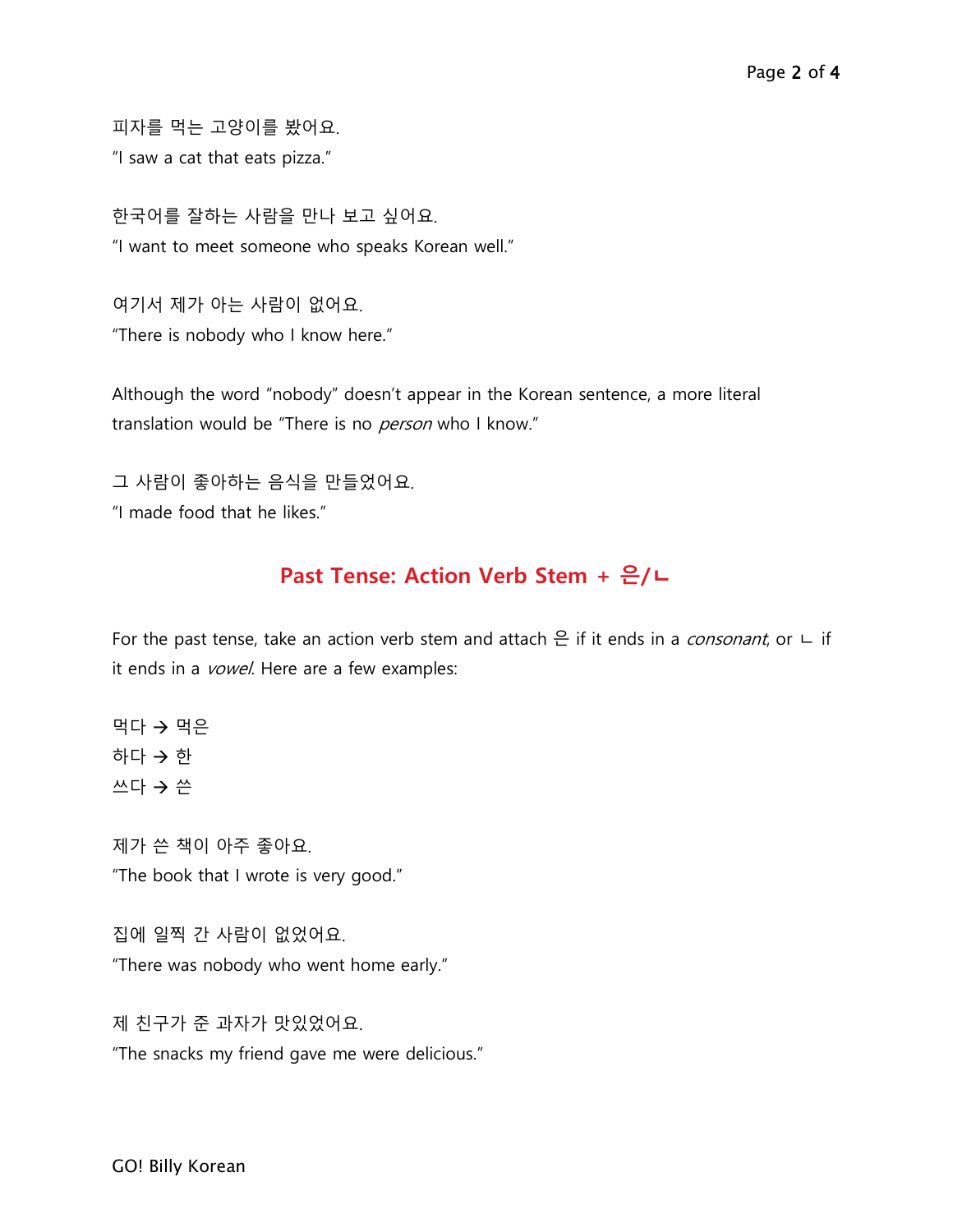2 시간 동안 공부한 학생이 누구였어요? "Who was the student who studied for 2 hours?"

### **Future Tense: Action Verb Stem + 을/ㄹ**

For the future tense, take an action verb stem and attach  $\frac{1}{2}$  if it ends in a *consonant*, or  $\equiv$ if it ends in a *vowel*. Here are a few examples:

먹다  $\rightarrow$  먹을 하다  $\rightarrow$  할  $PL$ 다  $\rightarrow$  믿을

오늘 공부할 사람이 없어요. "There is nobody who will study today."

같이 갈 사람을 찾고 있어요. "I'm looking for someone who will go together (with me)."

이건 제가 살 컴퓨터예요.

"This is the computer that I will buy."

부모님에게 받을 선물이 있어요.

"There is a present that I will get from my parents."

#### **Advanced Notes**

**When making sentences that use this grammar ("that" or "who" in English), you'll most commonly find the Subject Marker (이/가) used to mark the person who is doing the action verb – not the Topic Marker (은/는).**

**In our first example, we had 철수는 제가 좋아하는 피자를 만들었어요. ("Chul-soo made a pizza that I like."). It would be awkward to use 저는 in the sentence instead of 제가. Using the Subject Marker shows that here, "I" (제가) am the person who likes the pizza.**